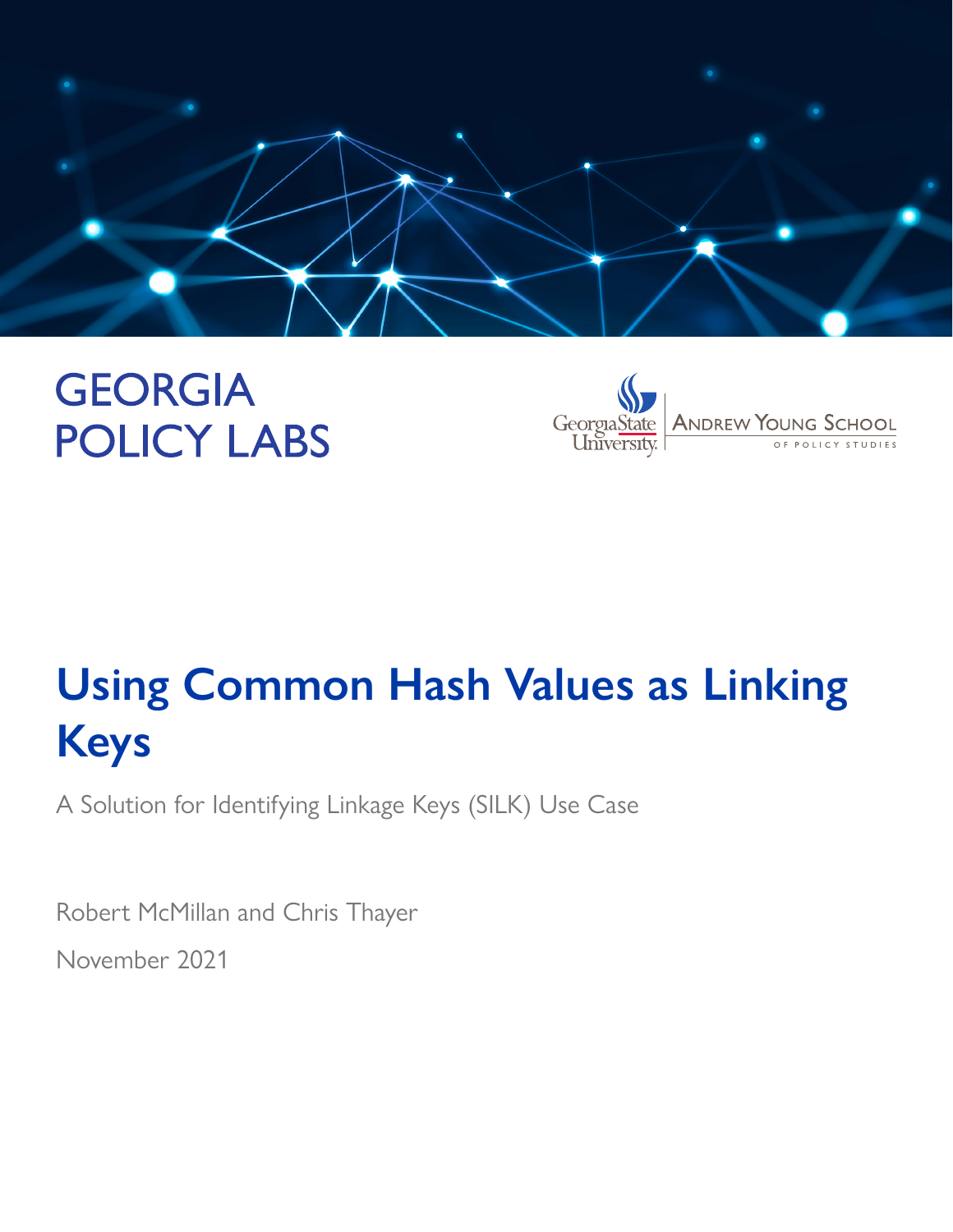# **Acknowledgment**

The project described herein was supported by the Human Services Interoperability Innovations program, grant number 90PD0308, with the amount of \$599,992 from the Office of Planning, Research and Evaluation, Administration for Children and Families, U.S. Department of Health and Human Services.

Its contents are solely the responsibility of the authors and do not necessarily represent the official views of the Office of Planning, Research and Evaluation, the Administration for Children and Families, or the U.S. Department of Health and Human Services.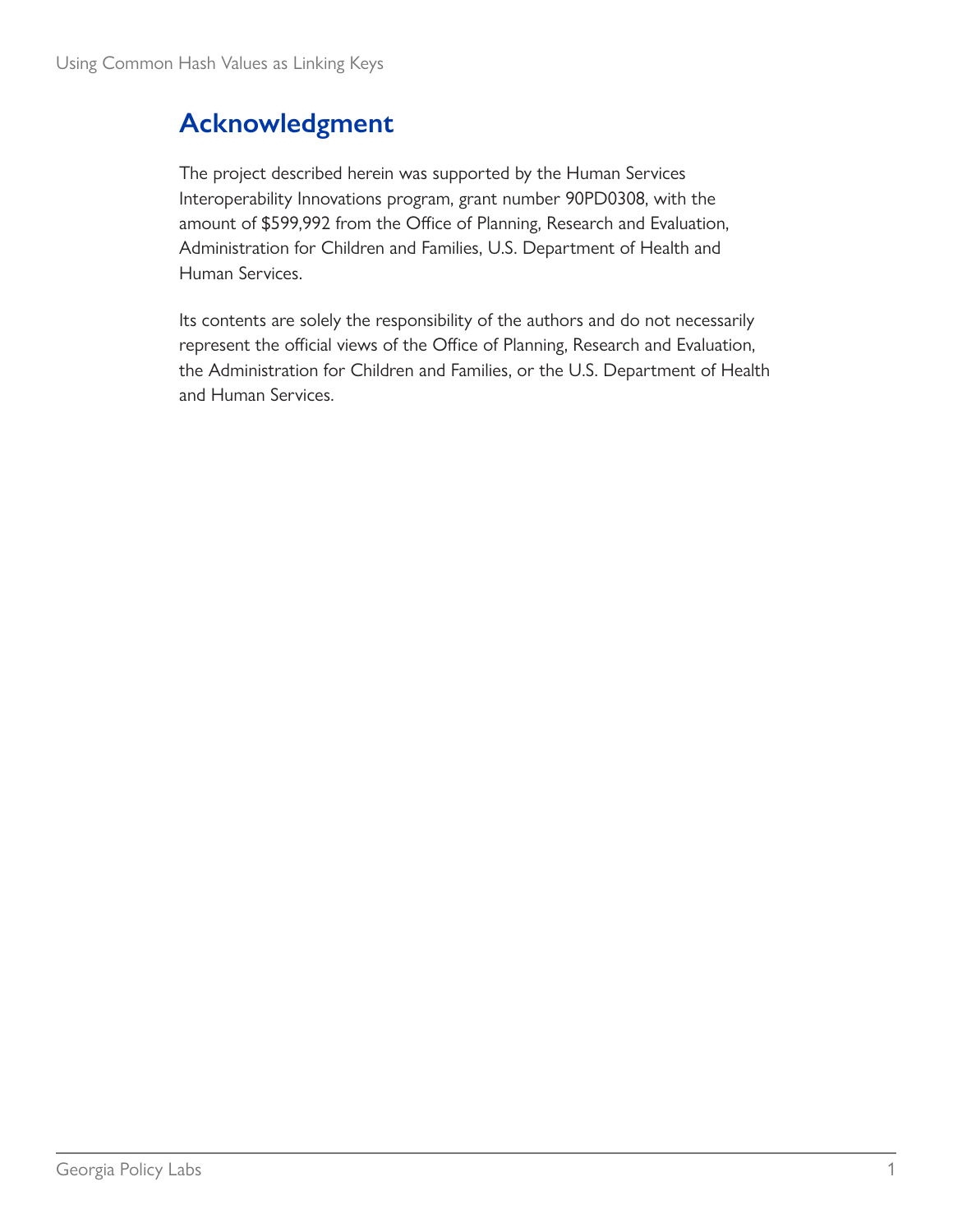## **Executive Summary**

This document describes an illustrative yet hypothetical use case for SILK (a Solution for Identifying Linkage Keys), which is a tool that helps agencies securely link their data without sharing sensitive fields. The document provides

- a description of current data sharing challenges;
- an introduction of the SILK solution;
- the linking process using hashed values;
- a discussion of the challenges, risks, and management requirements of SILK; and
- an example use case scenario.

The core data sharing challenges addressed by SILK are the security risks associated with housing personally identifiable information (PII) and obtaining legal approval for PII sharing between partner agencies. Sharing sensitive identifiers like social security numbers (SSNs) or other private identifiers are crucial for accurate linkage between datasets; however, holders of data with such fields are often subject to intense legal and privacy constraints that prevent sharing SSNs (or other identifiable data elements) with partner agencies.

SILK solves these challenges by transforming an SSN or other sensitive value into a secure hashed value using a secret key called a Salt. Any SSN hashed with the same Salt will always produce the same hashed output. Two (or more) partners can independently use SILK with the same Salt to convert their sensitive fields into secure hashed values. The underlying data remains secure because the Salt value is kept secret, and it is too large and random to be guessed in a meaningful amount of time, even with supercomputers.

The benefit is that the partners can now link their datasets using the hashed field combined with other less-sensitive non-identifiable data while removing the need to share SSNs to link records. This eliminates the security risks and legal challenges because no private information is shared.

This document includes a more detailed discussion of the challenges, risks, and management requirements associated with using SILK. The described challenges and risks are largely the same as those involved in using SSNs to link datasets. This document also provides recommendations for the mitigation of these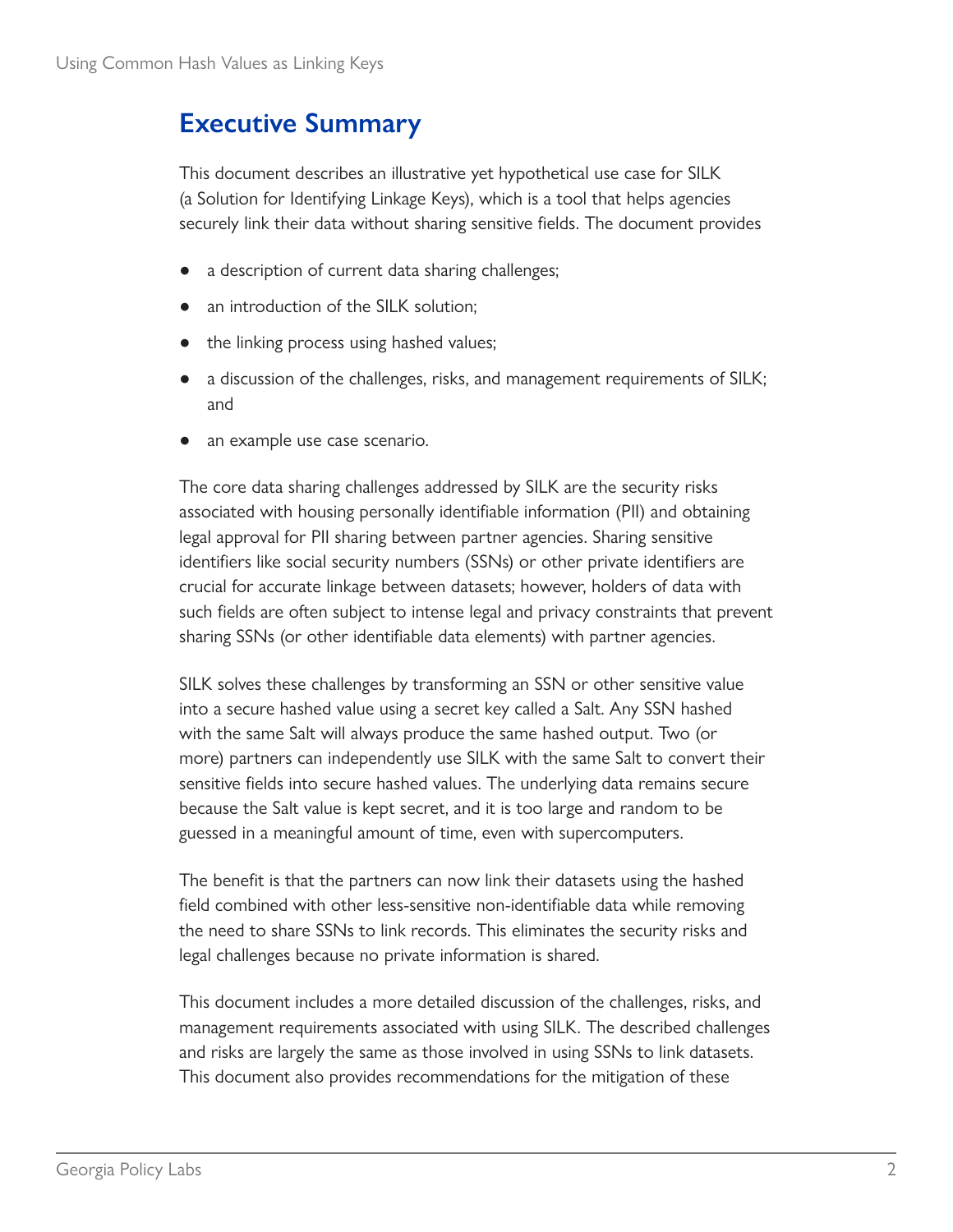challenges and risks. SILK's management needs are minimal, limited to steps needed to set up and maintain the tool for use.

Finally, the example use case scenario demonstrates the benefits of SILK by describing a situation where two partner agencies—a state department of education (DOE) and a state social safety net benefits agency (DOSS)—need to link their data to issue benefits. With SILK, neither agency has to share the SSNs in their datasets. Instead, sharing data with hashed values allows linking in the same manner as SSNs but without the risks or legal limitations. SILK makes the process of agency partnership faster, easier, and safer by reducing the sensitivity of the data the two partners provide, thus letting them link their datasets and issue benefits faster and more efficiently.

## **Introduction**

Human service agencies serve people who interact with various state entities. Each agency's administrative data (i.e., data collected on individuals to facilitate service provision), however, are regularly housed separately, preventing coordinated decision making and resource allocation. As human service agencies strive to implement evidence-based programs and policies, they need a more holistic view of their constituents' lives and their data, which requires interoperability. Interoperable data systems are those that can "talk" to each other, achieved by using unique per-person identifiers to allow agencies to connect disparate data. By connecting these separate data pools, service providers can understand better the full range of systems with which their clients are interacting and more holistically assess current service use, risk factors for program failure, opportunities for improved efficiency, and evolving client needs.

# **Elements of Partnership**

To achieve such efficiencies, interested agencies must undergo a partnership process. This process requires building relationships among the potential participant agencies, establishing trust, and identifying opportunities for mutual benefit. Once the agencies identify an opportunity for collaboration, they must determine what data they will need to share with one another to achieve their goals. This includes program-specific data and the identifying fields necessary to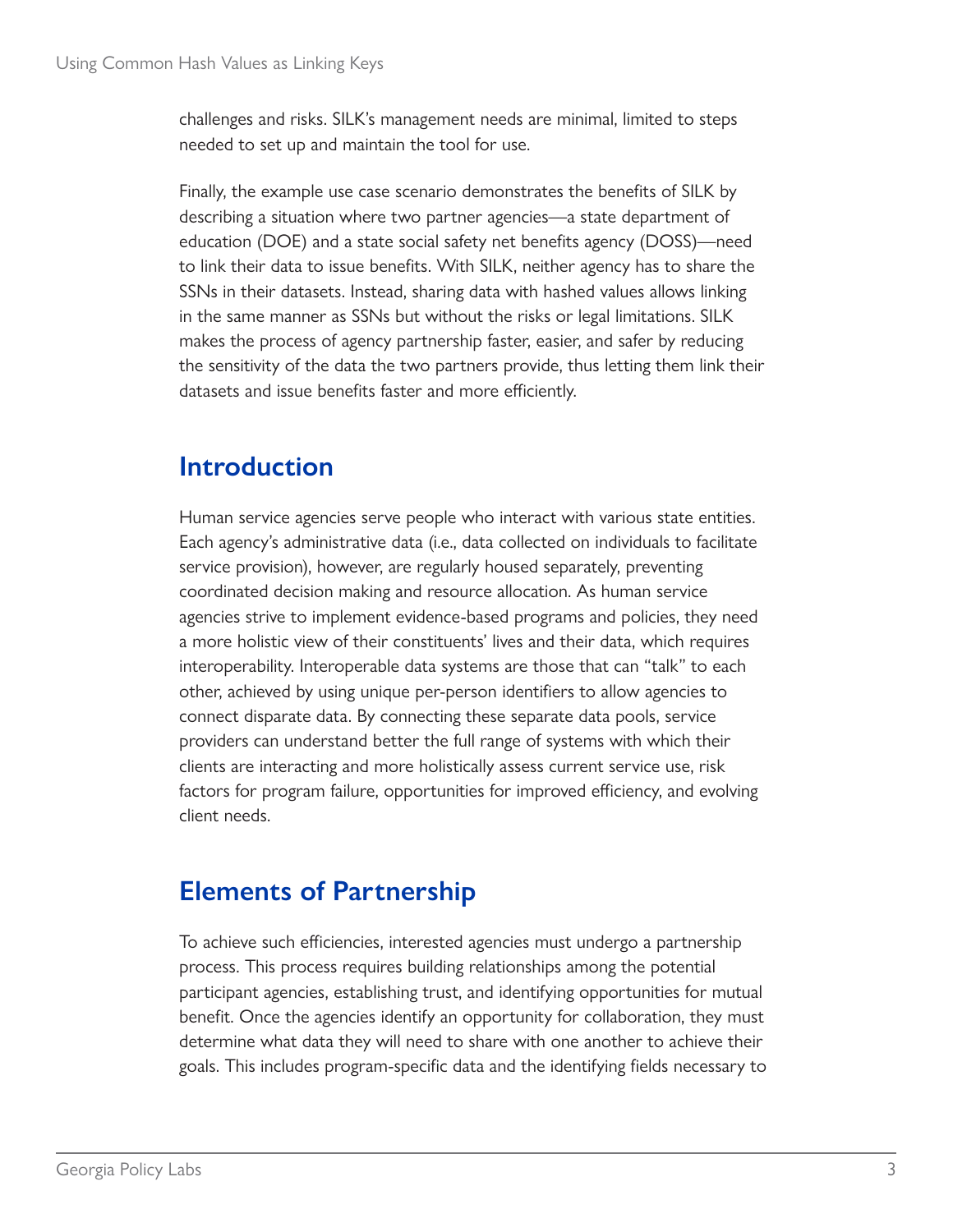link two or more dataset that do not have a single administrative identifier in common.

After the agencies identify the necessary data and its purposes, they can begin drafting a data sharing agreement (DSA). A DSA is a document that outlines the relationship the agencies have built, describes the contents of the data they have decided to share, and delineates requirements around the protection and privacy of that data (e.g., transfer methods, storage needs, deletion protocols, and other technical requirements to allow the safe handling of any shared data). After the DSA is in place, the partner agency or agencies can transfer data to whichever entity will be doing the data processing. The datasets can then be linked to one another, and analyses performed on the combined datasets.

SILK eases this partnership process in two key ways. First, it reduces the amount of sensitive data a partner needs to share by turning a sensitive PII value (like an SSN) into a secure hashed equivalent. Other PII, such as names and/or birth dates, will still need to be shared to enable matching. Second, SILK technology makes it easier to establish a DSA and the relationship it embodies because the amount of PII and its degree of sensitivity can be reduced through SILK. The technology also mitigates barriers to partnership by reducing the risks involved, thus facilitating trust.

### **Connecting Person-Level Data from Multiple Agencies**

Each of these organizations' datasets are governed by separate confidentiality rules regarding the use and transmission of PII, a required component for effective matching of records for the purpose of linking datasets used to accurately calculate household benefit amounts. Before organizations can share data between one another, they must complete DSAs outlining the specific data elements and their terms of use. The process of negotiating the specifics of DSAs is notoriously lengthy and complex, due in part to concerns about the sensitivity of data elements to be transmitted.

SILK helps dissolve these concerns by providing an alternative to sharing highlyscrutinized PII variables like SSNs.

#### **Interoperability and Sensitive Indicators**

After partner agencies establish trust, they frequently encounter a significant barrier to achieving system interoperability and the benefits it can provide. In many internal agency data systems (particularly for long-running or "legacy"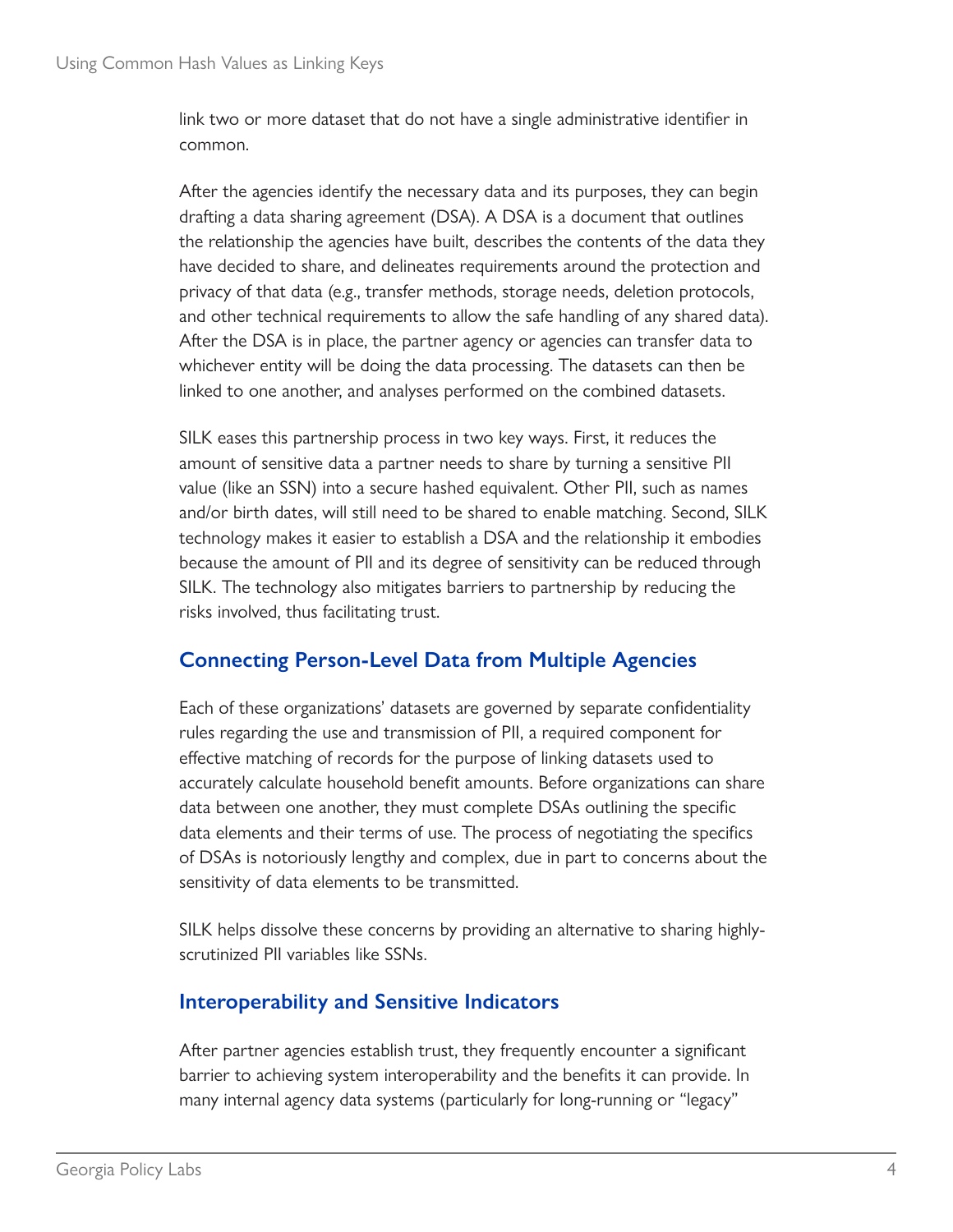systems), the primary identifier for each person is their SSN. SSNs are an important part of the PII that documents who they are and distinguishes them from other people in an agency's records. While the SSN is a highreliability identifier within a data pool, it is also heavily affected by legal privacy constraints. Regarded as the most sensitive indicator of an individual's identity, agencies do not typically or easily share data that contain SSNs.

Many agency datasets do not have other (reliable) values in common. Agencygenerated identifying codes are naturally agency-specific, while commonplace identifiers (e.g., names) may apply to multiple people and might change over the course of an individual's life. This means the SSN would be a powerful tool for successful linking if it were shareable. This barrier to data sharing halts DSA development, weakens budding agency relationships, and perpetuates siloed decision-making. It also prevents human service agencies from more effectively understanding multi-agency client experiences, analyzing problems, and implementing evidence-based solutions.

SILK technology removes the SSN interoperability barrier, thereby facilitating linkable datasets for research and practice purposes without needing to release select key PII values like the SSN.

# **Breaking the Interoperability Barrier**

The Administration for Children and Families grant award funded the proofof-concept (POC) implementation of a hashed SSN to be used as a proxy ID. The POC consists of a client Python application designed to convert single records or batch files transferred to a cloud environment (Microsoft Azure) for processing and long-term storage. SILK is evolving into a systemto-system Application Programing Interface (API)-based solution proven to automate an identity-matching solution that human service agencies can use to eliminate sharing SSNs, allowing for the easy, secure matching of individuals across agencies and the sharing of de-identified data with research partners. Its features include a file-based search function that can perform individual or batch searches and can return an unlimited number of matching records. At this time, the search function cannot provide counts or summary statistics, but as an open-source solution, additional features could be added as needed.

This hashing solution gives a data provider a method of hashing any specified variable into an irreversible identifier that they can then use as a linking key to other datasets. The variable content itself (the SSN or other secure value) is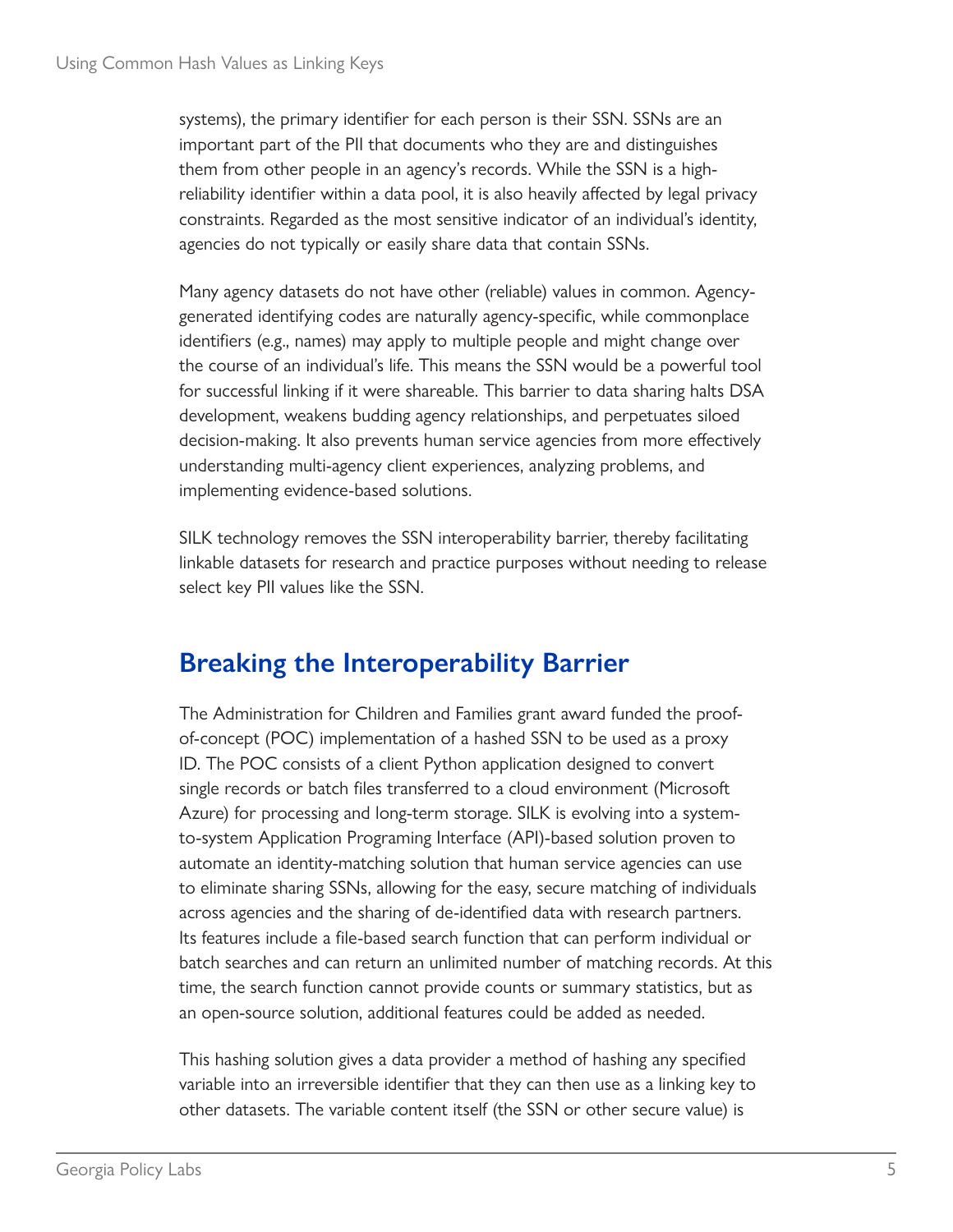never transmitted to the receiving party or stored in the central database. This open-source solution can be used by an unlimited number of data providers for the purpose of linking datasets across organizations for research and analysis. Any number of partnering organizations may use the solution if at least one has the Azure subscription needed to host the instance. Any organization using the solution does not need to involve the Georgia Policy Labs (GPL) for it to work. It is important to note that a common Salt is needed for matching. Different instances with different Salt values will not produce linkable datasets.

#### **Using an API-based Proxy ID Generator for Linkable Datasets**

The intent of the solution is to provide a cloud-based platform for various agencies in the health and human services category and other domains to share non-PII data with other agencies securely. The solution provides the ability to identify and connect all the information that is available between the various agencies uniquely using important PII identifiers (such as SSN) without having to share those identifiers. These are specific unique identifiers corresponding to the non-PII administrative data that needs to be shared and linked to facilitate a larger inter-agency task, such as resolving and issuing Pandemic Electronic Benefit Transfer (P-EBT) benefits as outlined in the use case. Using common hash values, the agencies can engage in a linkage process (next section) that accurately connects their datasets while keeping PII unshared.

The common hash values creation tool—SILK—serves this function. It uses API technology to connect to a secure server that hashes data. An API solution allows for systems to securely generate alternative, unique, and linkable hash values derived from the original ID. The source system (the agency) authenticates to the API (i.e., logs in with their secure credentials) and submits the PII variable. The secure server automatically processes that ID and generates a hash value—a 150-digit code—based on the Salt selected (a secret key value). A different organization with the same PII value, processed through the same SILK software but using a different Salt, would receive an entirely different hash value. This means that agencies can be confident that only their trusted partners, using the same pre-agreed-upon Salt keys, will be able to connect hash values and, therefore, records.

The agency never has to worry about interacting with complex programs or determining Salts directly. They simply point the SILK API at the desired file, indicate their key, and receive a hashed value for each PII value, which they then associate with their original data record(s)—replacing the sensitive value with its hashed alternative. The full record can then be shared in a central repository or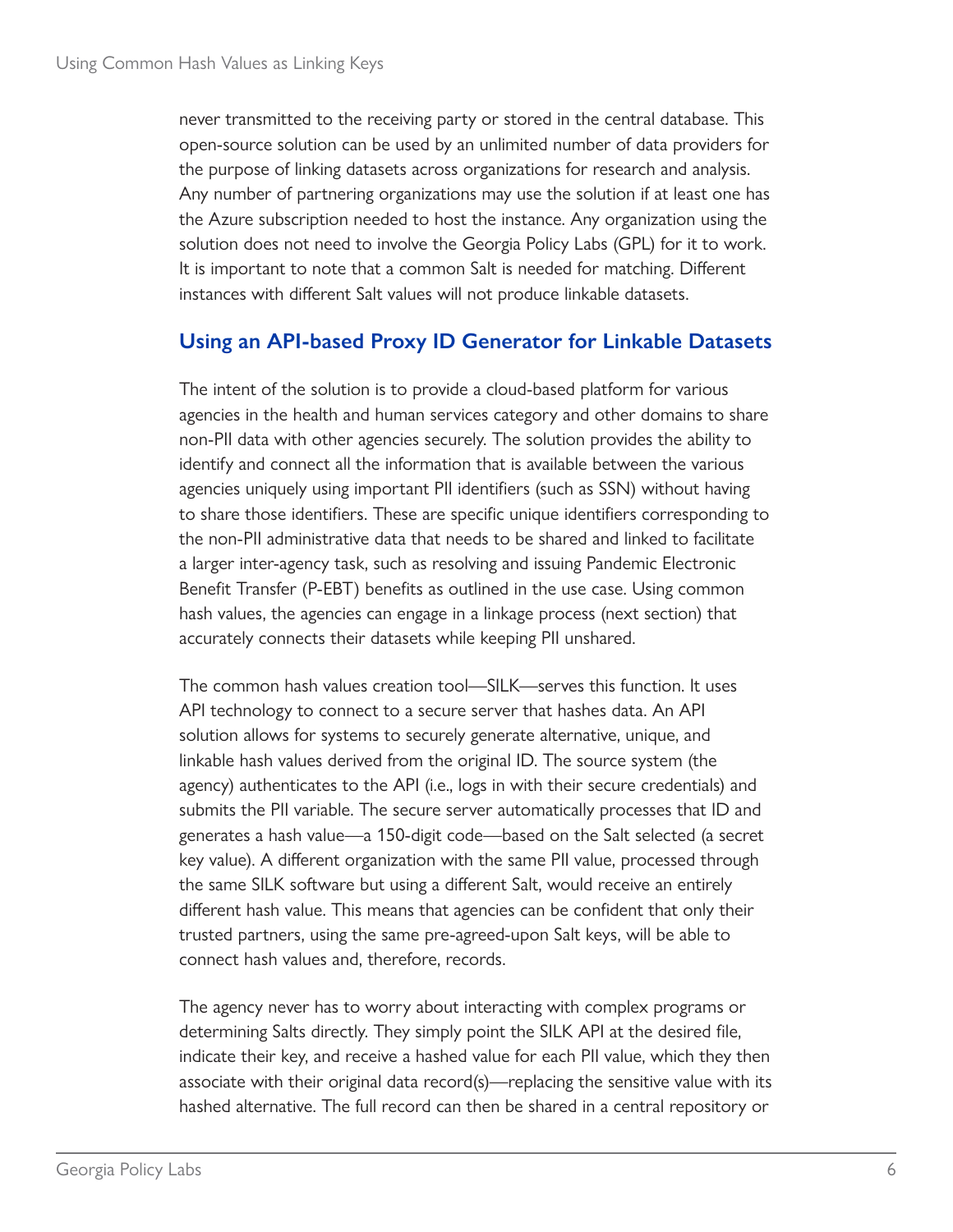among trusted data partners. This allows data to be connected across multiple agencies that are using common hashed identifiers based on the same Salt key to create a more holistic picture of all the master data collected around an individual or single entity without having to share sensitive PII with any other organization.

# **Linking Process Using Hashed Values**

Within a single agency's data pool, individuals are typically identified by a single, authoritative code in every dataset (e.g., table) in which they appear. While this code is fully reliable within the agency, other agencies do not share it and have their own codes to identify records in their systems. When two datasets lack a common code, the datasets must instead be linked based on the PII of the individuals observed. When the datasets have many PII fields in common, it is easier to be confident in the accuracy of a match. Fewer fields, fields that are not well-populated (i.e., many blank entries), and low-reliability fields (i.e., fields with a high risk of a typographic or other error) make matching more difficult.

The most common linking criteria are first name, last name, date of birth (DOB), and SSN. On their own, the first three criteria are relatively weak identifiers. Name values are highly susceptible to punctuation and spelling variations, common first-last sets may be shared by many people, and names may substantively change over time due to marriage, adoption, divorce, etc. Likewise, dates of birth are vulnerable to typographic errors and shared by many people. However, when these weak identifiers are combined—especially with the inclusion of a high-quality identifying value like SSN—they can produce very reliable matches. Indeed, SSN is such a sufficiently high-quality field that it can be combined with only two of the other common criteria and still produce a confident match, increasing the likelihood of detecting and appropriately matching records where, for instance, a name has changed, a DOB digit was incorrectly entered, or some other barrier prevents a match based on first name, last name, and date of birth. By hashing SSN values, partner agencies can enjoy a simplified matching process and increased match reliability of linking with a high-reliability field without having to share the SSNs.

### **Remaining Challenges of Probabilistic or Hand Matching**

Of course, the use of hashed SSN values does not remove all challenges with matching approaches—whether executed using probabilistic techniques or "by hand." The best practice for matching is to seek a full match on every common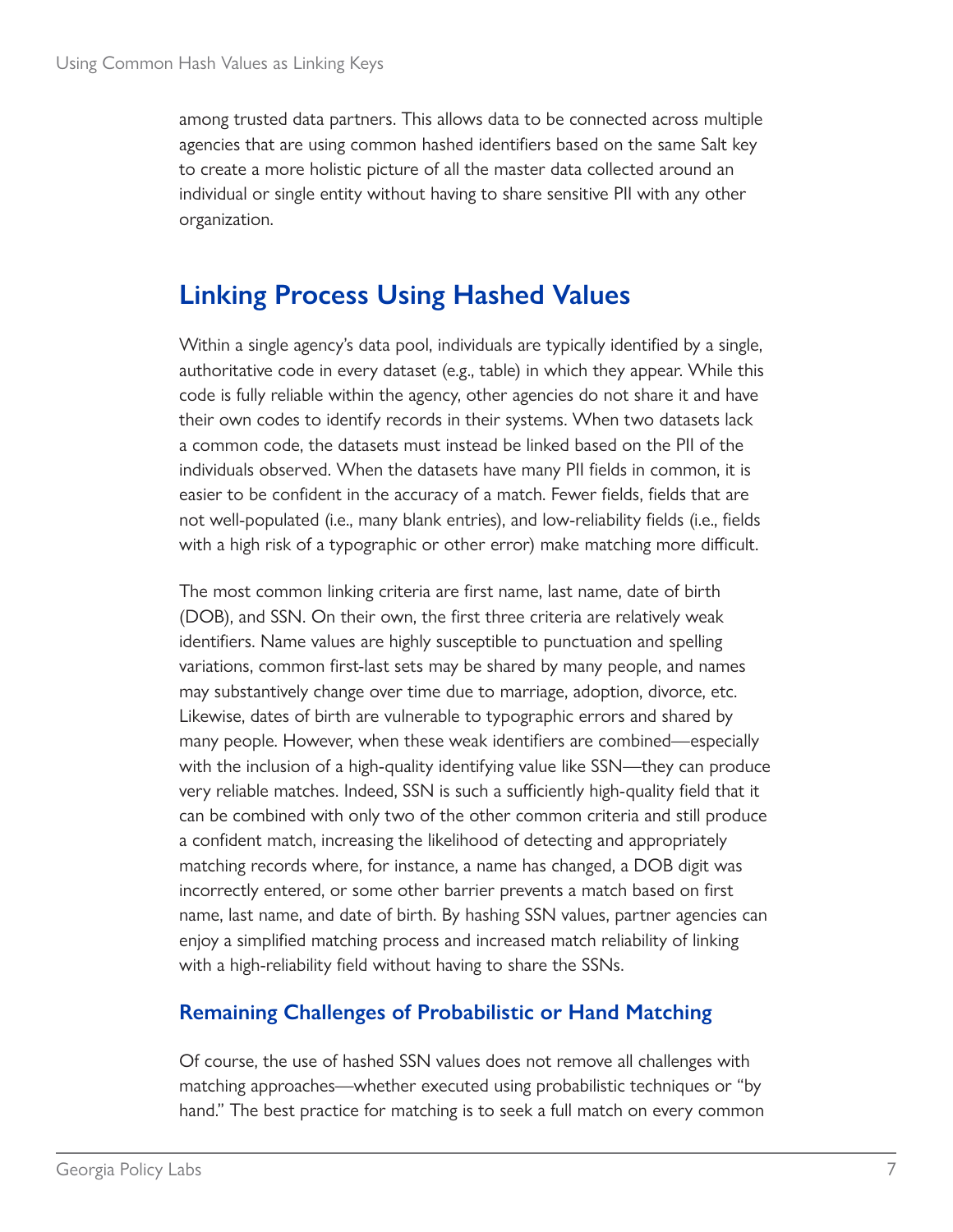field between the two datasets. As mentioned previously, though, there will virtually always be some proportion of records that will not match on all fields present. This is the point at which matching expertise must take over. That expertise might be in establishing the criteria and algorithms for probabilistic matching routines, which compare unmatched records and calculate their degree of likely match as measured by metrics such as number of characters in common in each match field. Alternatively (or in parallel), match expertise might be exercised by individually inspecting (i.e., hand matching) the remaining unmatched records and considering partial matches, such as on DOB, SSN, and first (but not last) name, to identify valid matches blocked by a typographical error or unrecorded name change.

# **Risks and Management Requirements**

### **Risks/Potential Errors**

While the SILK system makes the hashing process itself reliable and secure, there are still several sources of potential error of which to be aware when matching using hash values. Two sources originate in any use of SSNs to link, while only the third is SILK-specific.

One challenge of hashed SSNs (also present when using traditional SSNs) is substitution. It is not uncommon for parents of young children who may not yet have their own SSN values to instead provide the parent SSN when submitting data for the child. When processed through SILK, the parent's and child's records will consequently produce the same hash value, and this means an SSN-only match would erroneously pair datasets across generation. However, as with working with SSNs directly, this error can be avoided by relying on additional fields (particularly DOB) to disentangle such records.

Second, there is the matter of "code" SSNs. Many agencies may use SSN values that are, in fact, codes (e.g., 000000000, 121212121, 616161616). These codes indicate to the agency using them something about the record, such as a supposed teacher entry (on a student's record) being a substitute or institution, a supposed head-of-household lacking a valid SSN, etc. While such codes are fairly obvious when working with raw SSNs, such codes will hash to values that look equally valid to the hashes of true SSNs. To avoid this difficulty, it is important for partner agencies to provide one another with a list of any code SSNs. The agencies can then run these lists through the standard SILK process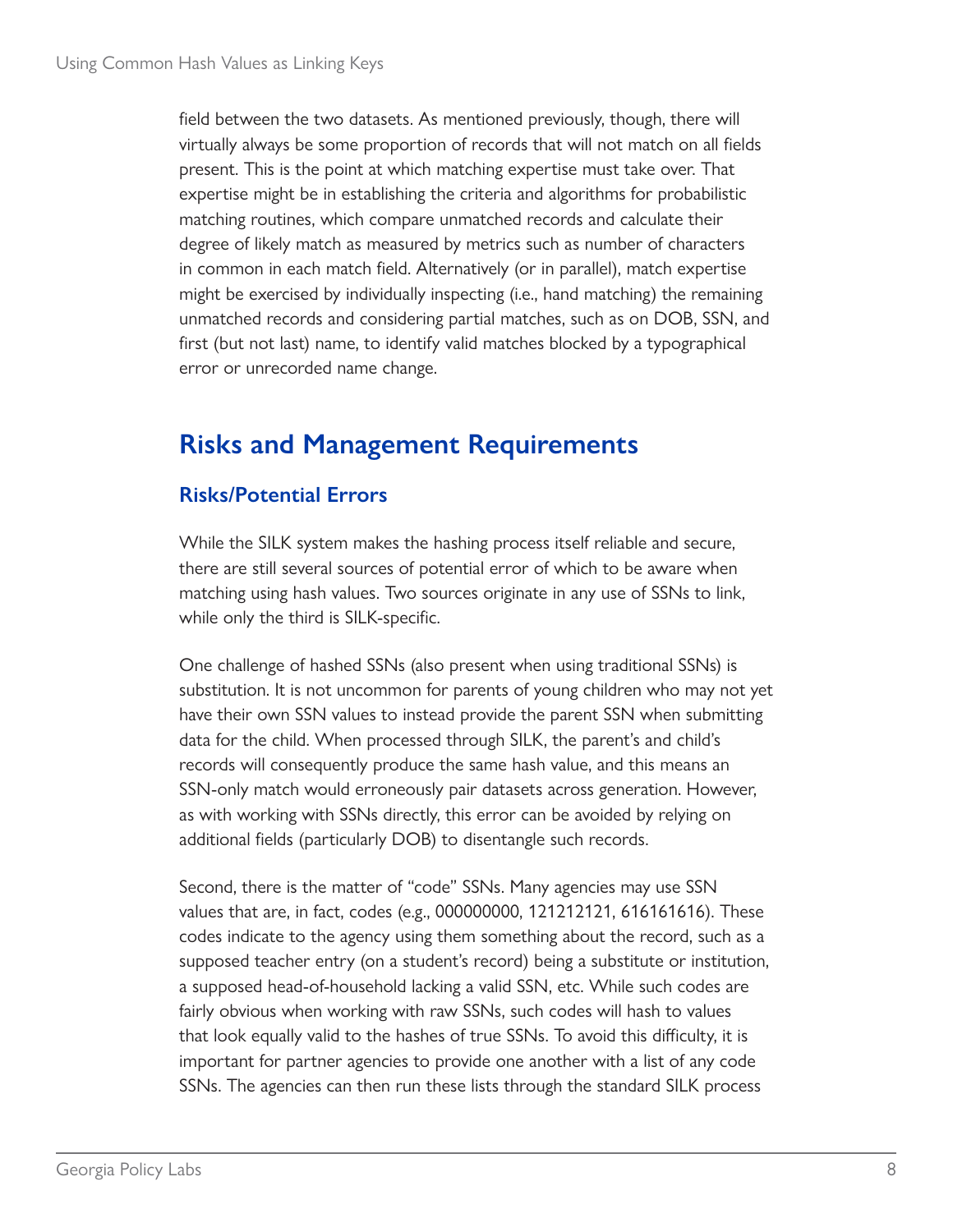to establish a list of code hashes that their matching approach can identify and appropriately flag as code.

Finally, there is one point of risk specific to SILK-processed SSNs: the consequences of typographical errors within the SSN value. Like any other field, errors are possible any time a human is required to enter data. If the SSN value in one partner's data has a typographical error, the resulting hashed value will be very different from what the hashed value would have been if the SSN were correct. This means that the two hash values will not match up when the datasets are compared. Unlike when working with raw SSNs, it is not possible for a probabilistic evaluation or individual inspection to identify an obvious typographical error, so the records will remain unmatched if their other match field values are insufficient to establish confidence in the potential match.

Necessarily, these risks or caution points only apply when SSNs are the hashed value. If hashing another identifier, the particulars may change somewhat (though the typographic and code value points of care may be similar).

### **Management Requirements**

After the initial setup, operational management requirements for the SILK solution are quite low given it is open-source software. The participation of multiple agencies requires DSAs detailing which datasets from which partners are allowed to use programmatic data from each other's datasets. Each agency uploads its datasets to the central datastore. Because the hashing solution is centralized, the agencies will be able to link their data together using a common hash value without ever interacting directly with the protected sensitive identifier or other PII. The DSA governs access to the joint data results, which is configured through the search function of the solution.

#### **Management Considerations**

1. Operations management (to whomever this role is assigned) establishes an Azure-hosting instance of SILK. This use case describes an Azure subscription hosted by GPL, but the solution could be hosted by any group wanting to partner in the deployment of the solution. While SILK is free and open source, whoever is hosting the Azure instance must pay the Azure subscription cost. This may be a shared cost between data providers, data consumers, or whatever arrangement is negotiated. The cost can range anywhere from a few hundred dollars a month for a minimum installation to a few thousand for a multi-agency engagement.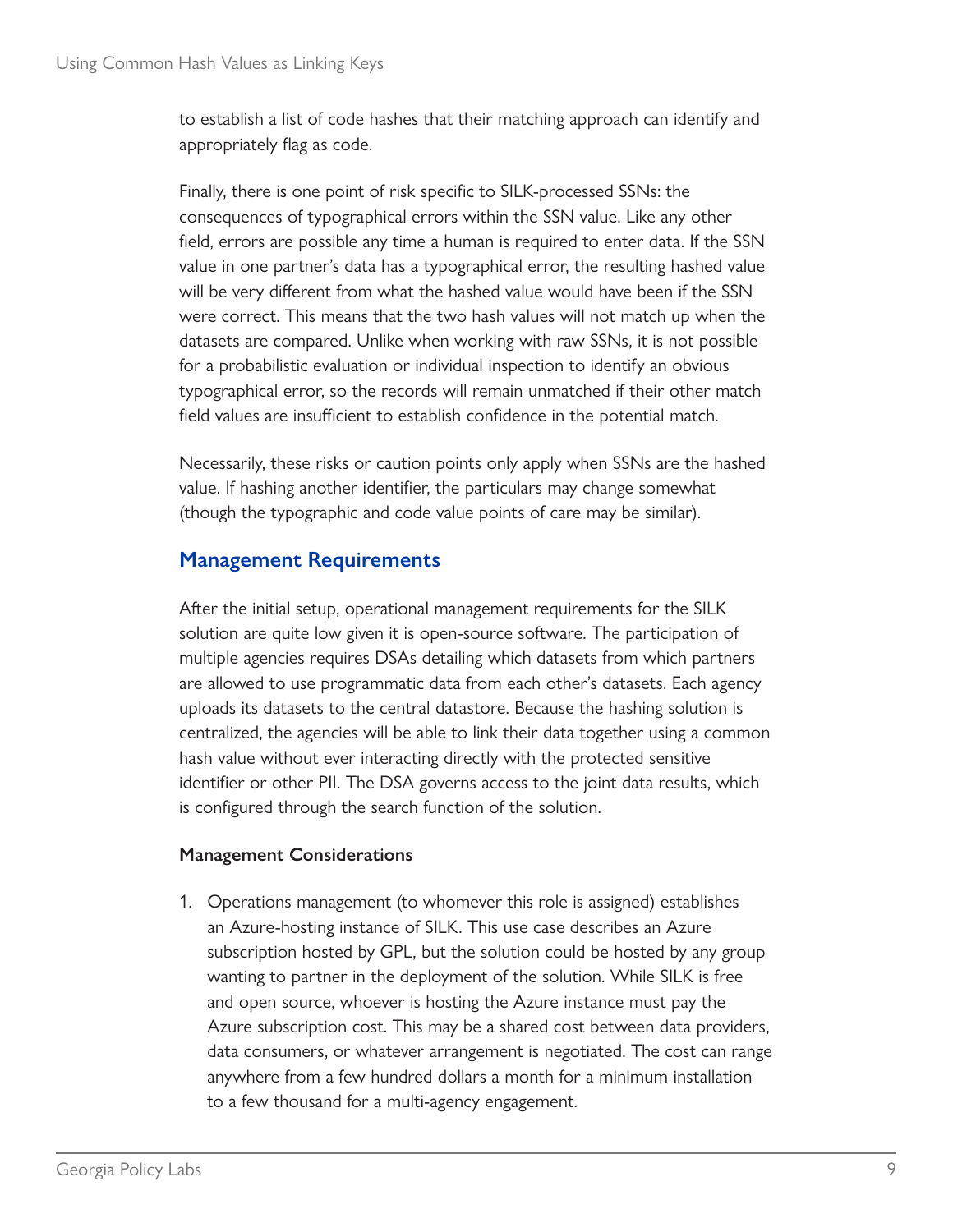- An intermediate to advanced level of Azure knowledge is needed for configuration, including
	- Azure SQL Server,
	- Azure virtual machines,
	- Azure security,
	- Azure Active Directory,
	- Azure backups, and
	- deploying Azure solutions.
- 2. Issuance and maintenance of secure credentials to access the Azure instance hosting SILK
	- Once acquired, the only maintenance necessary would be updating them if/when transitioning SILK duties to a new employee.
- 3. Selection and documentation of which Salt key the agency and its partner(s) will use in SILK

Secure transmission and storage protocols are TLS 1.2 and FIPS 140-2 compliant. Anything needed beyond those already in place should be specified early in the DSA-drafting process.

# **Scenario: Connecting Agencies to Calculate P-EBT Benefits**

This use case explores a situation requiring cross-agency dataset linking: the provision of P-EBT funds to all eligible children in a state. Due to the COVID-19 pandemic, many schools and child care facilities were closed or had reduced attendance capacity or hours. During normal operation, these facilities would provide eligible students nutritional assistance. P-EBT benefits are designed to replace the meals missed due to pandemic-related closures. In some states, P-EBT benefits had to be issued with multi-agency cooperation that lacked existing data sharing agreements or unified record keeping systems. In this use case, DOSS, the issuing agency for SNAP benefits, does not hold any data about the population of school children in the state (that are not part of SNAP households). DOSS must partner with another agency, the DOE, to identify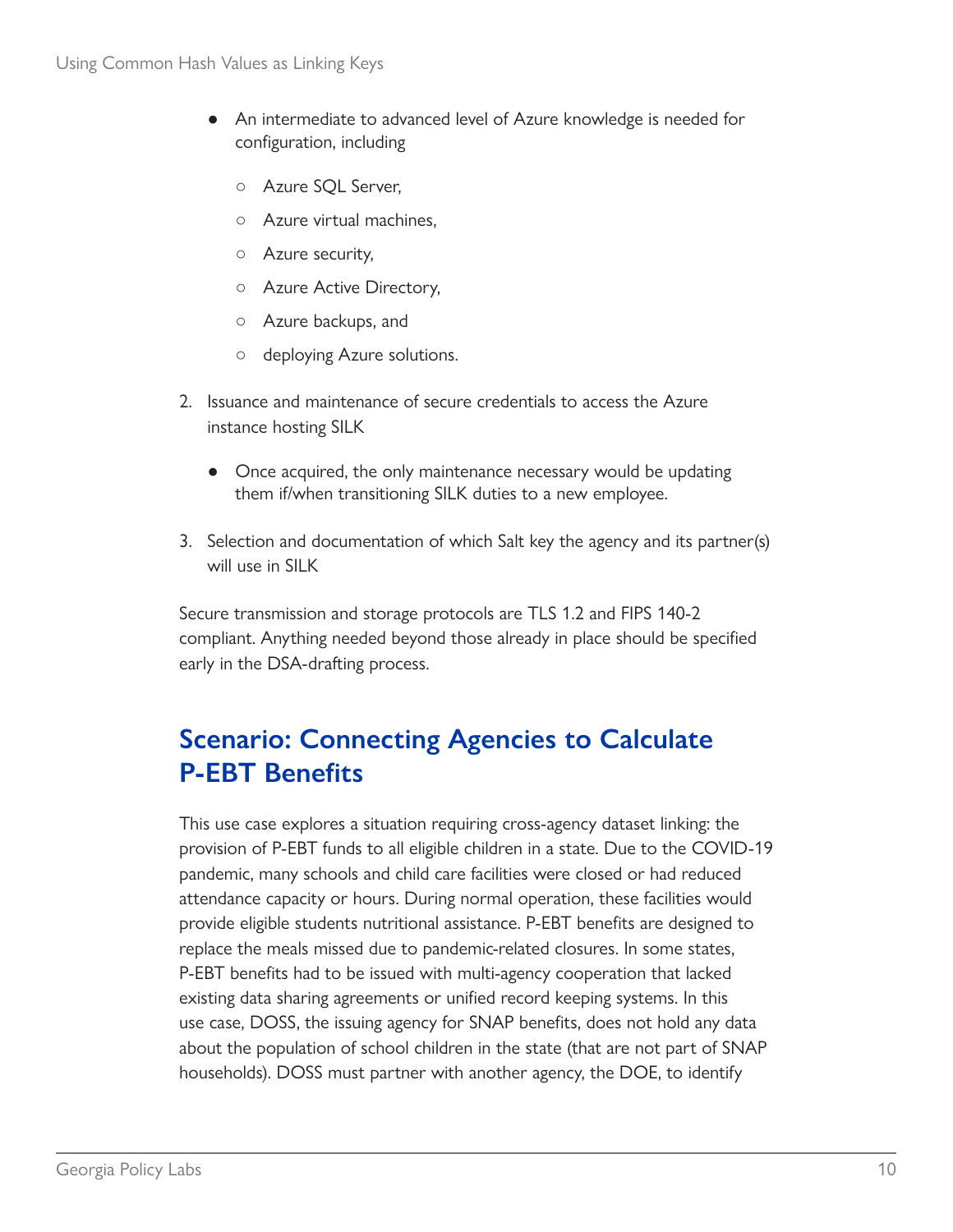school children eligible for P-EBT via SNAP and free or reduced-price (FRM) eligibility and gather the data necessary to issue these benefits.

### **Uniting Two Sources of Eligibility**

To issue P-EBT benefits, DOSS requires a household-level file containing the total benefit amount to be issued for current SNAP clients and an individuallevel file for non-SNAP eligible students to be issued new EBT cards. The benefit is calculated based on 1) the number of eligible children in the household and 2) how much (the percentage) of each month of facility-provided meals each child missed due to pandemic-related closures. Although DOE has the FRM-eligible schoolchildren, those data must be matched with SNAP clients from DOSS prior to benefits administration. The two data pools—each held by a different agency and with its own identifying codes—must be united:

- 1. the population of children in SNAP-eligible households (hereafter "SNAP," provided by DOSS) and
- 2. the population of all children in a public school in the state (hereafter "DOE," for its originating institution) who are FRM-eligible.

Establishing single-population eligibility is relatively simple, as it relies on each agency connecting its own data to non-sensitive geographic information on facility closures. The DOE data already have school district information on each student, meaning it can simply be united with a list of school open statuses by month to yield eligibility data. DOSS data already has county of residence information on each SNAP recipient, meaning it, too, can be easily connected to a geographic dataset on facility statuses. However, the subsequent steps involving individual-level data are much more challenging to connect and require the use of PII to establish identity.

In this use case, SILK was not yet available for implementation. Instead, organizations had to form DSAs with a third-party research organization to house and connect these data. Due to the sensitive nature of the data, these agreements and security protocols caused major delays. This is where the common hash value solution dissolves barriers.

### **P-EBT Data Processing Overview with SILK**

- 1. DOSS prepares its data by
	- generating SNAP file for all children, complete with head of household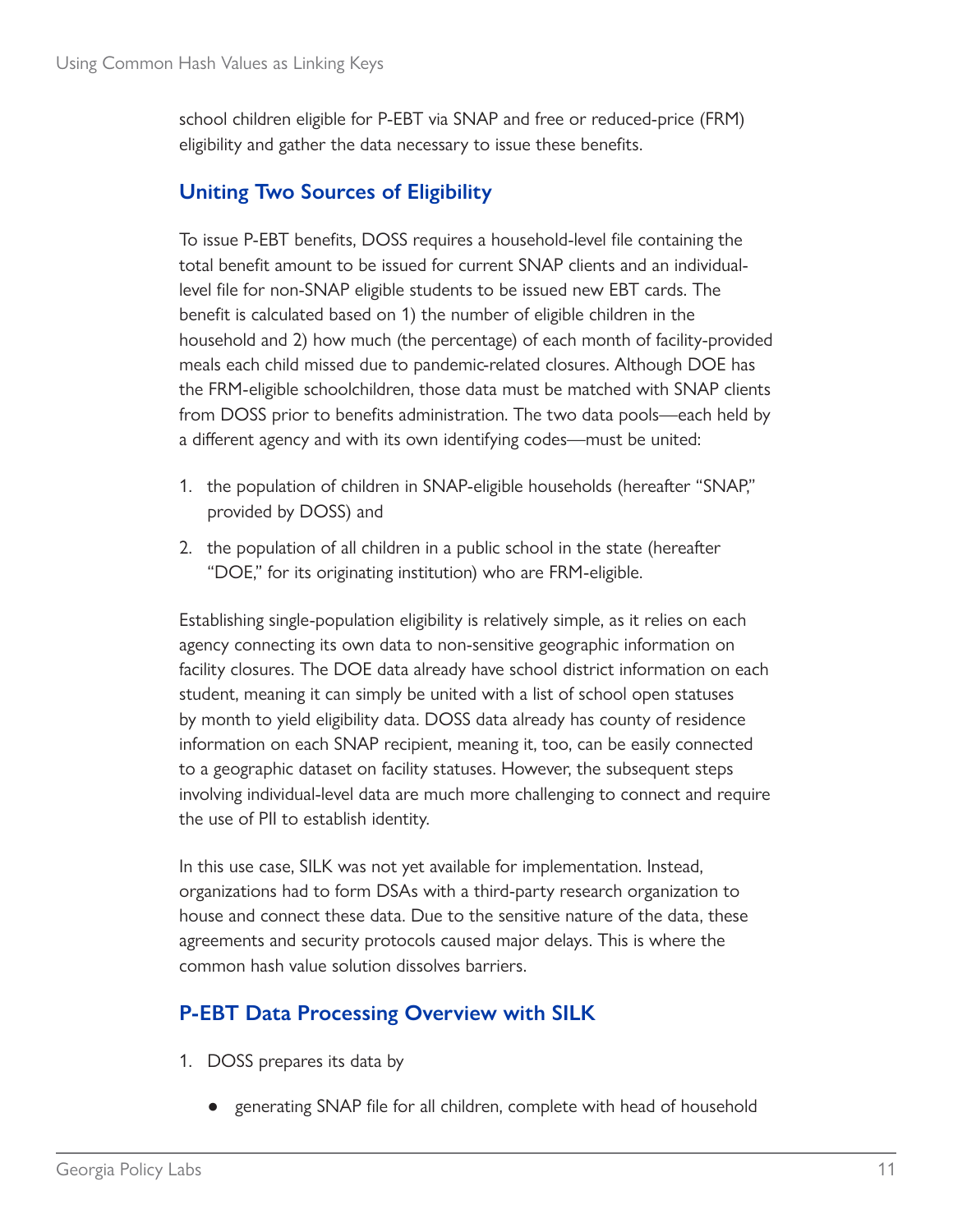information and full addresses (including county) and

- pairing county-enabled individual SNAP data with county-level facility openness records to calculate P-EBT benefit per SNAP child.
- 2. DOE prepares its data by
	- receiving person-level data from each district;
	- compiling districts' person-level data into DOE file, complete with full addresses (including school district); and
	- pairing district-enabled individual DOE data with school openness data to calculate P-EBT benefit per schoolchild.
- 3. DOSS uses SILK to hash its sensitive field, SSN, simply and securely.
- 4. DOE uses SILK to hash its sensitive field, SSN, simply and securely.
- 5. DOSS compares its data with DOE via the linking process without either party ever sharing or transmitting SSNs.
- 6. DOSS removes duplicate entries to prevent over-issuance of benefits.
- 7. DOSS sends data through its established benefits issuance process, helping feed hungry children.

### **Benefits of Processing Using SILK**

Without SILK to securely hash SSN values, thus obviating the need to share the SSNs, the partner agencies had to

- 1. spend additional time and effort establishing the deep trust required to share SSNs;
- 2. establish technical protocols for transferring data with SSNs, requiring additional time and effort;
- 3. determine safe storage and/or destruction protocols for data with SSNs; and
- 4. extend additional DSA development time to record the solutions to the foregoing problems.

Even with existing relationships among all agencies, this delayed human service operations. As agencies think about adopting SILK, they should understand it can be useful for expected projects and goals and be of tremendous benefit when unexpected needs or emergencies arise.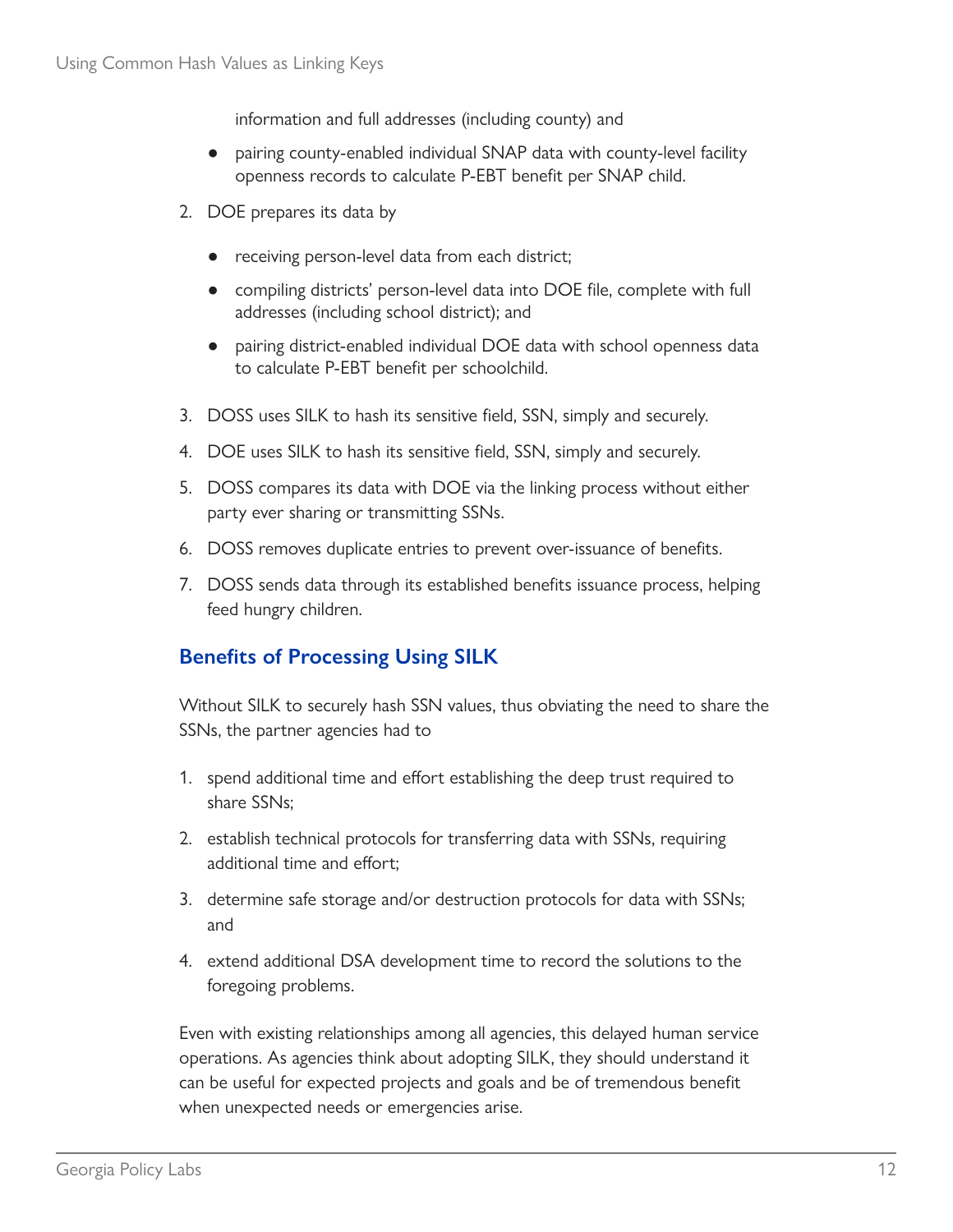# **Conclusion**

As the use case demonstrates, the SILK solution facilitates data sharing between agencies. By converting a highly sensitive PII indicator like an SSN into a securely hashed value, SILK helps reduce the technical and legal strictures that can make data linkage difficult, which lowers the interoperability barrier. In turn, this lower threshold for successful data sharing makes DSA development easier as it reduces the technical constraints on secure data sharing. Easier DSA formulation saves time and effort, promotes positive agency relationships, and supports efforts for interoperability, cooperation, collaboration, and enhanced service provision.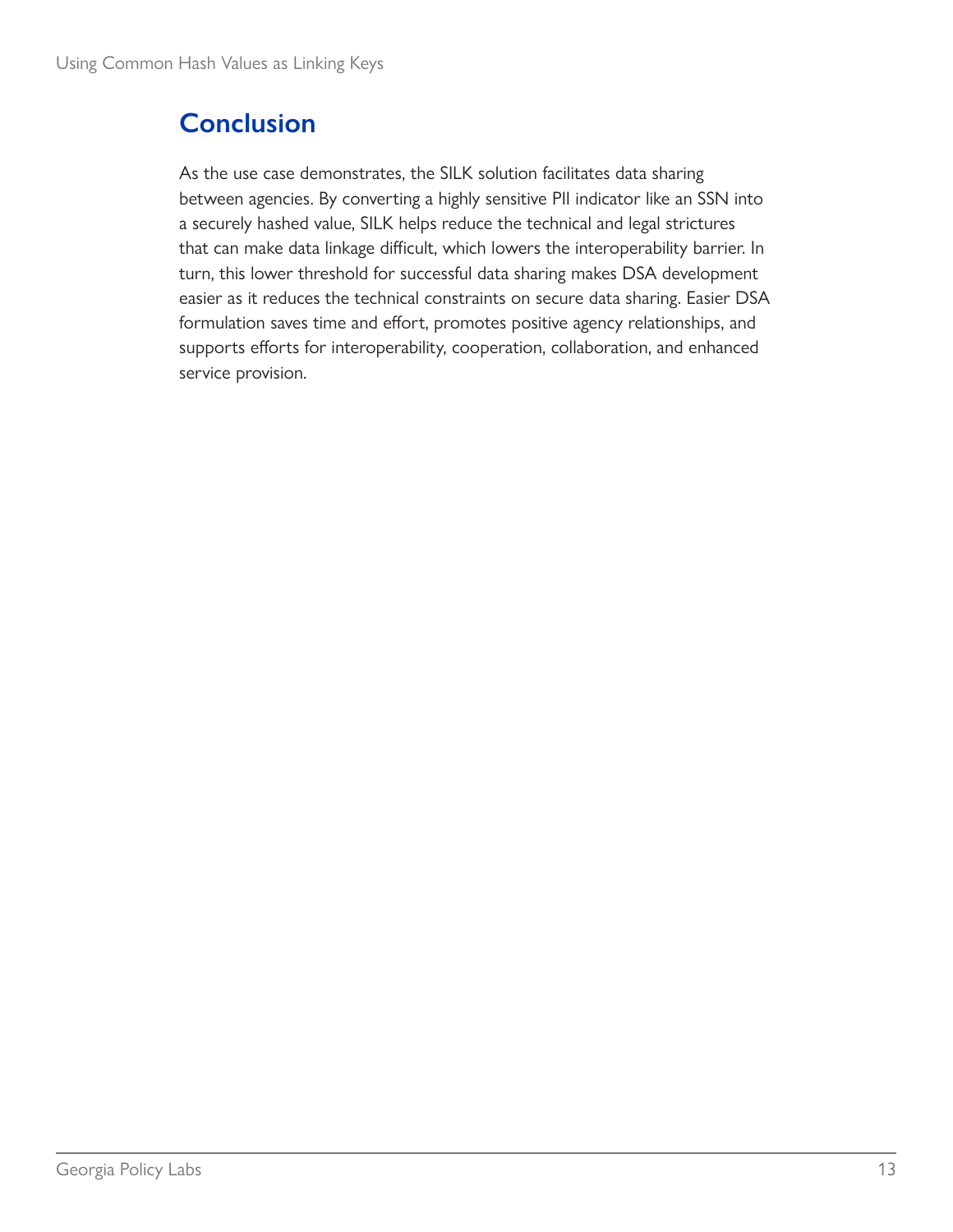# **Appendix**

### **Source Code**

- McMillan, R. & McKee, C. (2020). *INOIS Background Worker* [Github repository]. Public. [github.com/rmcmillan4/inois-background-worker](https://github.com/rmcmillan4/inois-background-worker)
- McMillan, R. & McKee, C. (2020). *INOIS Desktop Client* [Github repository]. Public. [github.com/rmcmillan4/inois-python-client](https://github.com/rmcmillan4/inois-python-client)

### **Installation Manual**

Georgia Policy Labs. (2020). *INOIS - Interoperability Network for Operational Intelligence Solution*. [dropbox.com/s/kqofu5o9g74nrmk/IINFOIS-Tech%20](https://www.dropbox.com/s/kqofu5o9g74nrmk/IINFOIS-Tech%20Docs%20and%20Installation%20Manual.pdf?dl=0) [Docs%20and%20Installation%20Manual.pdf?dl=0](https://www.dropbox.com/s/kqofu5o9g74nrmk/IINFOIS-Tech%20Docs%20and%20Installation%20Manual.pdf?dl=0)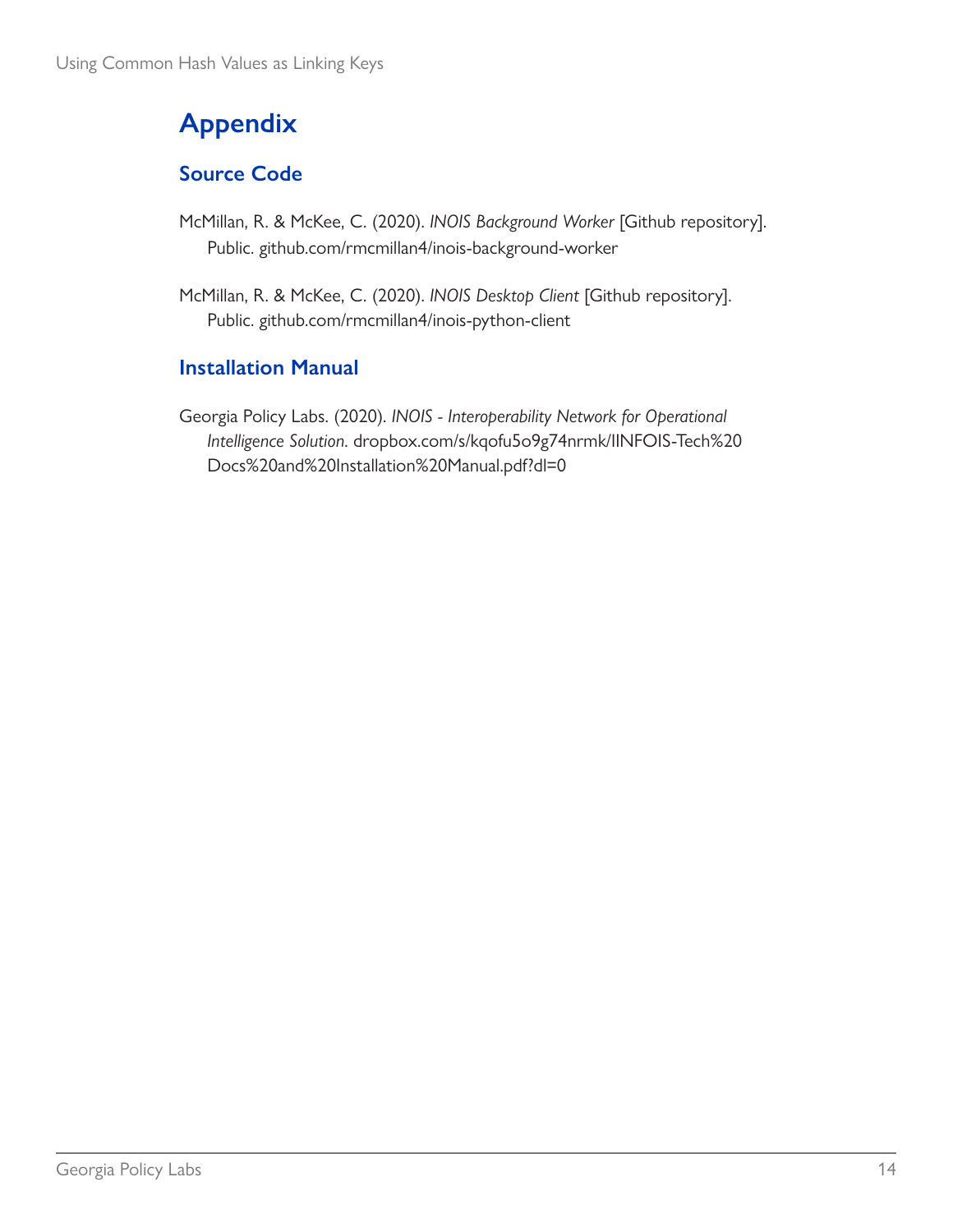# **About the Authors**

### **Robert McMillan**

Robert McMillan is the director of data integrity for the Georgia Policy Labs. He leads a team of data scientists who are responsible for curating data for research opportunities. He provides technical guidance for the collection and storage of information from GPL's local and state partners. He has over 25 years of experience with enterprise system design, integrations, and operation.



Twenty of these years have been at the director level or as a principal consultant focusing on the delivery of large complex new builds, legacy migrations, and more recently with cloud solutions. He was a senior policy analyst at the Georgia Governor's Office of Planning and Budget. He previously held director-level positions at the State Data and Research Center at Georgia Tech and the Department of Early Care and Learning. As a principal consultant in the private sector, he has led multiple state agencies through modernization efforts and has worked with the Department of Defense to coordinate systemof-systems requirements management for U.S. Army training and simulation solutions.

### **Chris Thayer**

Chris Thayer is a research associate with the Public Finance Research Cluster (PFRC) and the Georgia Policy Labs (GPL), specializing in data preparation, de-identification of sensitive data, and science and policy communications. Their research interests include administrative data linkage and housing programs. Chris received a master's degree in public policy and a master's degree in city and regional



planning from the Georgia Institute of Technology and bachelor's degrees in business administration and English from Otterbein University. Prior to joining Georgia State University, they interned at the Federal Reserve Bank of Atlanta and served as graduate research assistant at the Center for Urban Innovation at Georgia Tech.